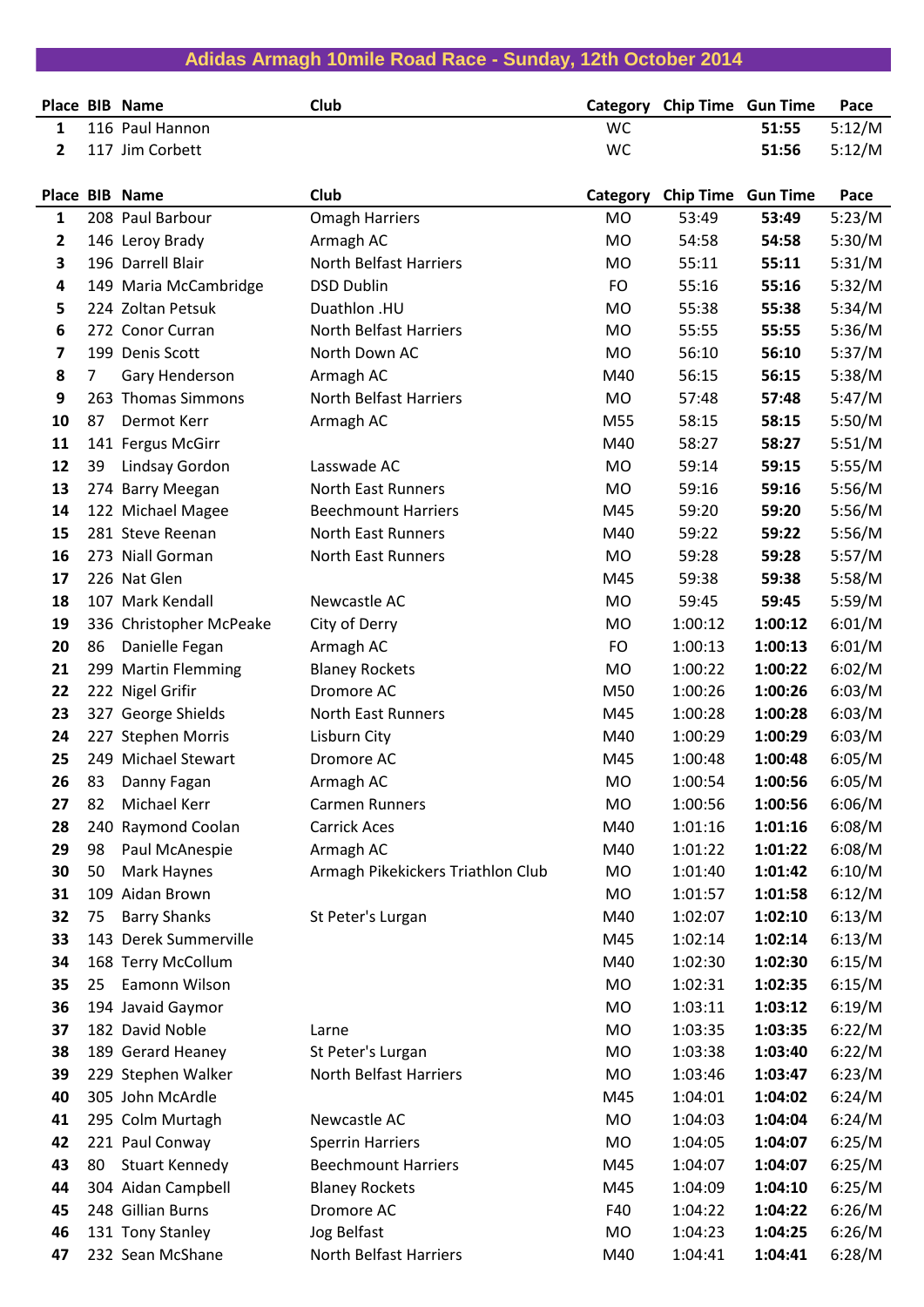| 48  |    | 215 Mary Laverty      | North East Runners          | F35       | 1:04:43 | 1:04:43 | 6:28/M |
|-----|----|-----------------------|-----------------------------|-----------|---------|---------|--------|
| 49  |    | 162 Barry Harten      | Trim AC                     | M45       | 1:04:51 | 1:04:51 | 6:29/M |
| 50  |    | 277 Gerry O'Connell   | <b>North East Runners</b>   | M50       | 1:04:52 | 1:04:54 | 6:29/M |
| 51  |    | 193 Andrew Dowey      | Springwell RC               | MO        | 1:05:05 | 1:05:09 | 6:31/M |
| 52  |    | 148 Eamon O'Neill     | Armagh AC                   | <b>MO</b> | 1:05:10 | 1:05:11 | 6:31/M |
| 53  |    | 108 Jerome McCrickard | Newcastle AC                | M40       | 1:05:15 | 1:05:16 | 6:32/M |
| 54  |    | 251 Paddy Havern      | Newry City Runners          | M50       | 1:05:29 | 1:05:30 | 6:33/M |
| 55  |    | 230 John Nix          | St Peter's Lurgan           | MO        | 1:05:31 | 1:05:35 | 6:33/M |
| 56  | 96 | Richard McCartney     |                             | MO        | 1:05:32 | 1:05:32 | 6:33/M |
| 57  |    | 142 Pius McCarney     |                             | MO        | 1:05:37 | 1:05:37 | 6:34/M |
| 58  | 78 | <b>Gerry Shortt</b>   | <b>Beechmount Harriers</b>  | F40       | 1:05:39 | 1:05:41 | 6:34/M |
| 59  |    | 111 John Kelly        | Newcastle AC                | M50       | 1:05:41 | 1:05:41 | 6:34/M |
| 60  |    | 177 Alvin Taylor      | <b>Magherafelt Harriers</b> | M55       | 1:05:43 | 1:05:46 | 6:34/M |
| 61  |    | 176 Paul Smyth        |                             | <b>MO</b> | 1:06:05 | 1:06:16 | 6:37/M |
| 62  |    | 191 Jamie Tomasleey   | St Peter's Lurgan           | MO        | 1:06:29 | 1:06:32 | 6:39/M |
| 63  |    | 223 Wesley McDowell   |                             | MO        | 1:06:37 | 1:06:39 | 6:40/M |
| 64  |    | 180 Anne Fitzpatrick  |                             | F35       | 1:06:49 | 1:06:49 | 6:41/M |
| 65  |    | 306 Brendan Reid      | <b>North East Runners</b>   | M45       | 1:06:52 | 1:06:52 | 6:41/M |
| 66  |    | 147 Mark McKeown      | Armagh AC                   | M40       | 1:06:58 | 1:06:58 | 6:42/M |
| 67  |    | 197 Conor Grimes      |                             | MO        | 1:07:02 | 1:07:06 | 6:42/M |
| 68  |    | 313 Alan McKeown      | Monaghan Town Runners       | MO        | 1:07:07 | 1:07:15 | 6:43/M |
| 69  | 53 | <b>Philip Henning</b> |                             | <b>MO</b> | 1:07:16 | 1:07:17 | 6:44/M |
| 70  | 55 | John Vallely          |                             | M40       | 1:07:34 | 1:07:42 | 6:45/M |
| 71  |    | 192 Sean Murphy       | St Peter's Lurgan           | <b>MO</b> | 1:07:39 | 1:07:42 | 6:46/M |
| 72  |    | 259 Brian Taggart     |                             | <b>MO</b> | 1:07:47 | 1:07:51 | 6:47/M |
| 73  |    | 170 Kevin Murphy      | <b>Magherafelt Harriers</b> | M50       | 1:07:56 | 1:07:57 | 6:48/M |
| 74  |    | 241 Brendan Savage    | <b>Newry City Runners</b>   | M40       | 1:08:02 | 1:08:08 | 6:48/M |
| 75  | 10 | Jim Breen             | Springwell RC               | M60       | 1:08:11 | 1:08:12 | 6:49/M |
| 76  |    | 101 Lorcan Vallely    | Armagh AC                   | MO        | 1:08:38 | 1:08:43 | 6:52/M |
| 77  | 24 | Pat Rocks             | Newry City Runners          | M60       | 1:08:56 | 1:09:02 | 6:54/M |
| 78  |    | 169 Marcus McAuley    | <b>NICS AC</b>              | M50       | 1:09:04 | 1:09:14 | 6:54/M |
| 79  | 30 | Andrew Fitzgerald     |                             | M45       | 1:09:05 | 1:09:05 | 6:55/M |
| 80  |    | 275 Nigel Dobson      |                             | M45       | 1:09:17 | 1:09:22 | 6:56/M |
| 81  |    | 333 Sean Goodman      | <b>Newry City Runners</b>   | MO        | 1:09:21 | 1:09:28 | 6:56/M |
| 82  | 17 | Mick Casey            | Wolds Veteran RC            | M60       | 1:09:30 | 1:09:34 | 6:57/M |
| 83  |    | 276 Chris Carroll     | <b>North East Runners</b>   | M50       | 1:09:47 | 1:09:47 | 6:59/M |
| 84  |    | 258 Daryl Meenagh     | <b>Carmen Runners</b>       | MO        | 1:10:04 | 1:10:06 | 7:00/M |
| 85  |    | 283 Niall Dignam      | <b>Blaney Rockets</b>       | <b>MO</b> | 1:10:04 | 1:10:08 | 7:00/M |
| 86  |    | 181 Donna Evans       | Finn Valley AC              | F45       | 1:10:06 | 1:10:06 | 7:01/M |
| 87  |    | 247 Ghislan Demeuldre | Willowfield                 | M45       | 1:10:10 | 1:10:18 | 7:01/M |
| 88  |    | 265 Greg McClure      | North Belfast Harriers      | M55       | 1:10:21 | 1:10:23 | 7:02/M |
| 89  | 51 | Simon Diffin          | Armagh AC                   | MO        | 1:10:49 | 1:10:49 | 7:05/M |
| 90  |    | 262 Kelli O'Neill     | Invictus Tri Club           | F45       | 1:10:54 | 1:10:55 | 7:05/M |
| 91  |    | 261 Michael Kernan    | Carmen Runners              | M40       | 1:10:54 | 1:10:55 | 7:05/M |
| 92  |    | 201 Miroslay Malec    |                             | <b>MO</b> | 1:11:07 | 1:11:11 | 7:07/M |
| 93  |    | 105 Paul Pender       |                             | MO        | 1:11:12 | 1:11:24 | 7:07/M |
| 94  |    | 294 Sinead Murtagh    |                             | FO        | 1:11:13 | 1:11:15 | 7:07/M |
| 95  |    | 268 Eileen Stevenson  | St Peter's Lurgan           | F35       | 1:11:25 | 1:11:28 | 7:09/M |
| 96  |    | 104 Kevin Conroy      | Armagh AC                   | MO        | 1:11:38 | 1:11:39 | 7:10/M |
| 97  |    | 183 Patick Hamill     | Mullask                     | <b>MO</b> | 1:11:40 | 1:11:47 | 7:10/M |
| 98  |    | 159 Paul Fegan        | Bubbasbootcamp              | MO        | 1:11:43 | 1:12:02 | 7:10/M |
| 99  |    | 187 Jonny O'Brien     |                             | M40       | 1:11:56 | 1:12:00 | 7:12/M |
| 100 | 54 | Martin O'Neill        |                             | M50       | 1:12:01 | 1:12:01 | 7:12/M |
| 101 |    | 302 Kieran McShane    |                             | MO        | 1:12:06 | 1:12:10 | 7:13/M |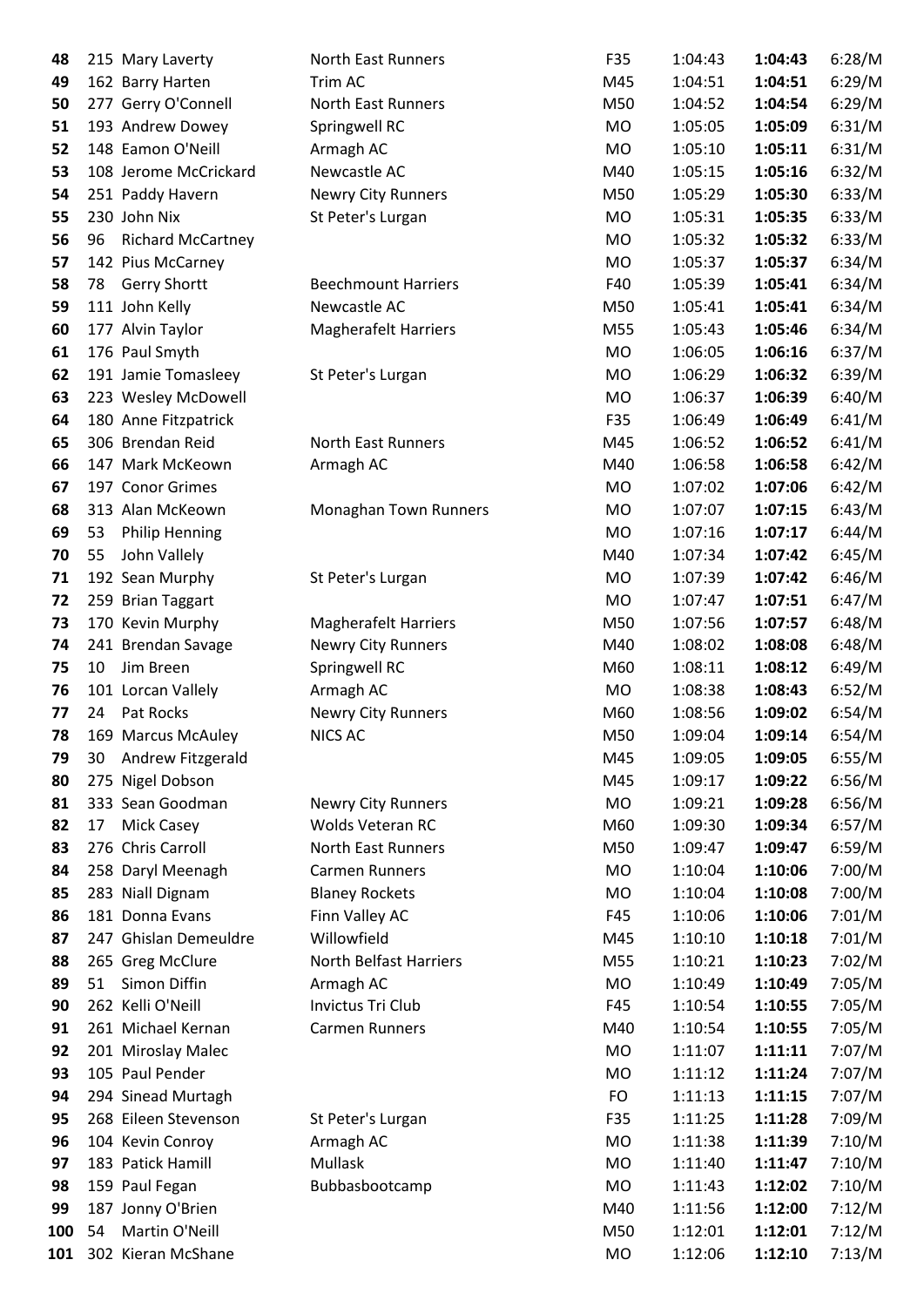| 102        | 36           | <b>Gareth Smyth</b>                      |                                          | <b>MO</b>  | 1:12:12 | 1:12:32 | 7:13/M |
|------------|--------------|------------------------------------------|------------------------------------------|------------|---------|---------|--------|
| 103        |              | 338 Michael Rivers                       | Pace Running Club                        | M50        | 1:12:13 | 1:12:23 | 7:13/M |
| 104        |              | 286 Claire McCrystal                     | Virgina Tri                              | F40        | 1:12:44 | 1:12:45 | 7:16/M |
| 105        | 56           | <b>Shane Murphy</b>                      |                                          | MO         | 1:12:49 | 1:12:52 | 7:17/M |
| 106        |              | 225 Penny Lindsay                        | North Belfast Harriers                   | F45        | 1:12:49 | 1:12:51 | 7:17/M |
| 107        | 61           | <b>Geraldine Devlin</b>                  | <b>Tullysaran Runners</b>                | F45        | 1:12:55 | 1:12:58 | 7:18/M |
| 108        |              | 160 Anthony McElmeel                     | Bubbasbootcamp                           | MO         | 1:13:12 | 1:13:12 | 7:19/M |
| 109        | 95           | Lisa McKeever                            | <b>Tullysaran Runners</b>                | F35        | 1:13:13 | 1:13:15 | 7:19/M |
| 110        |              | 171 Paul McEirlian                       | Magherafelt Harriers                     | M45        | 1:13:19 | 1:13:22 | 7:20/M |
| 111        |              | 231 Patrick McShane                      | North Belfast Harriers                   | <b>MO</b>  | 1:13:23 | 1:13:25 | 7:20/M |
| 112        | 70           | <b>Mark Donnelly</b>                     |                                          | MO         | 1:13:33 | 1:13:45 | 7:21/M |
| 113        |              | 279 Conal Kerr                           | <b>Carmen Runners</b>                    | MO         | 1:13:59 | 1:14:06 | 7:24/M |
| 114        |              | 120 Brendan Powell                       | Armagh AC                                | M40        | 1:14:10 | 1:14:18 | 7:25/M |
| 115        |              | 267 Chris Canning                        |                                          | M40        | 1:14:16 | 1:14:21 | 7:26/M |
| 116        |              | 237 Geoffery Turkington                  | City of Lisburn                          | M40        | 1:14:17 | 1:14:19 | 7:26/M |
| 117        |              | 285 Ruth Hill                            |                                          | FO         | 1:14:19 | 1:14:46 | 7:26/M |
| 118        |              | 228 Samual McConnell                     |                                          | M45        | 1:14:19 | 1:14:24 | 7:26/M |
| 119        | 9            | Don Hull                                 | Lurgan Town Fc                           | M50        | 1:14:38 | 1:14:40 | 7:28/M |
| 120        |              | 164 Joe McFall                           |                                          | M50        | 1:14:41 | 1:15:01 | 7:28/M |
| 121        |              | 174 Gregory Cahoon                       | <b>Magherafelt Harriers</b>              | M40        | 1:14:46 | 1:15:12 | 7:29/M |
| 122        | 29           | Paul Doc Martin                          | <b>Magherafelt Harriers</b>              | M55        | 1:14:46 | 1:15:13 | 7:29/M |
| 123        |              | 340 Brian Finnegan                       |                                          | M45        | 1:14:55 | 1:15:03 | 7:30/M |
| 124        | 72           | Ailastair Barron                         | Pace Running Club                        | MO         | 1:15:04 | 1:15:14 | 7:30/M |
| 125        |              | 172 Damien Kerr                          | <b>Sperrin Harriers</b>                  | M50        | 1:15:11 | 1:15:28 | 7:31/M |
| 126        |              | 217 Toirleach Gourley                    | <b>Sperrin Harriers</b>                  | M40        | 1:15:29 | 1:15:36 | 7:33/M |
| 127        |              | 200 Tina Davis                           | Dromore AC                               | F35        | 1:15:32 | 1:15:35 | 7:33/M |
| 128        |              | 123 Alan McCaul                          |                                          | M40        | 1:15:43 | 1:15:49 | 7:34/M |
| 129        | 93           | <b>Stephen Canning</b>                   |                                          | M40        | 1:15:44 | 1:16:05 | 7:34/M |
| 130        |              | 330 Owen McMahon                         | Monaghan Town Runners                    | M45        | 1:15:46 | 1:15:53 | 7:35/M |
| 131        |              | 198 Mickey O'Hara                        | Armagh AC                                | MO         | 1:15:47 | 1:15:53 | 7:35/M |
|            |              | 132 289 Martin Rafter                    | <b>Blaney Rockets</b>                    | M50        | 1:15:55 | 1:16:08 | 7:36/M |
| 133        | 94           | Kerrie Hamilton                          | <b>Tullysaran Runners</b>                | F35        | 1:16:01 | 1:16:05 | 7:36/M |
| 134 57     |              | <b>Brendan Grew</b>                      |                                          | M50        | 1:16:05 | 1:16:16 | 7:37/M |
| 135        |              | 308 Barry O'Neill                        | <b>Sperrin Harriers</b>                  | M50        | 1:16:06 | 1:16:23 | 7:37/M |
| 136        |              | 337 Martin Craig                         | Pace Running Club                        | M40        | 1:16:08 | 1:16:19 | 7:37/M |
| 137        | $\mathbf{1}$ | Aidan Black                              |                                          | M40        | 1:16:11 | 1:16:22 | 7:37/M |
| 138        |              | 103 Mary Mackin                          | Dromore AC                               | F55        | 1:16:14 | 1:16:15 | 7:37/M |
| 139        |              | 220 David Garvey                         |                                          | M50        | 1:16:22 | 1:16:30 | 7:38/M |
| 140        |              | 257 Ciara Coyle                          | Carmen Runners                           | <b>FO</b>  | 1:16:25 | 1:16:30 | 7:39/M |
| 141        |              | 309 Patsy Hughes                         | <b>Sperrin Harriers</b>                  | M50        | 1:16:46 | 1:17:03 | 7:41/M |
| 142        |              | 320 Paul Donnelly                        | Armagh AC                                | MO         | 1:16:52 | 1:17:13 | 7:41/M |
| 143        |              | 115 Richard Dougan                       |                                          | MO         | 1:16:52 | 1:17:02 | 7:41/M |
| 144        | 49           | Dwyer O'Connor                           |                                          | F45        | 1:16:55 | 1:17:00 | 7:42/M |
| 145        |              | 250 Andrea Kennedy                       | St Peter's Lurgan<br>Enniskillen Runners | F40        | 1:16:57 | 1:16:58 | 7:42/M |
|            |              |                                          |                                          |            |         |         |        |
| 146<br>147 |              | 303 Ciaran McCaffery<br>288 Peter Cairns | Clones AC                                | M45<br>M55 | 1:17:11 | 1:17:12 | 7:43/M |
|            |              |                                          | <b>Blaney Rockets</b>                    |            | 1:17:13 | 1:17:26 | 7:43/M |
| 148        |              | 178 Russell Bell                         | <b>Sperrin Harriers</b>                  | M40        | 1:17:24 | 1:17:50 | 7:44/M |
| 149        |              | 205 Christopher O'Neill                  | <b>Magherafelt Harriers</b>              | <b>MO</b>  | 1:17:29 | 1:17:56 | 7:45/M |
| 150        | 6            | Mike Leonard                             |                                          | M40        | 1:17:29 | 1:17:31 | 7:45/M |
| 151        |              | 124 Robert Nolan                         |                                          | MO         | 1:17:31 | 1:17:37 | 7:45/M |
| 152        |              | 322 Louise Garvey                        |                                          | <b>FO</b>  | 1:17:53 | 1:17:58 | 7:47/M |
| 153        |              | 110 Jerome Farrell                       | Newcastle AC                             | M40        | 1:18:05 | 1:18:09 | 7:49/M |
| 154        |              | 254 Lorraine Cullen                      |                                          | F35        | 1:18:10 | 1:18:15 | 7:49/M |
| 155        |              | 186 Samantha Doran                       |                                          | F40        | 1:18:12 | 1:18:15 | 7:49/M |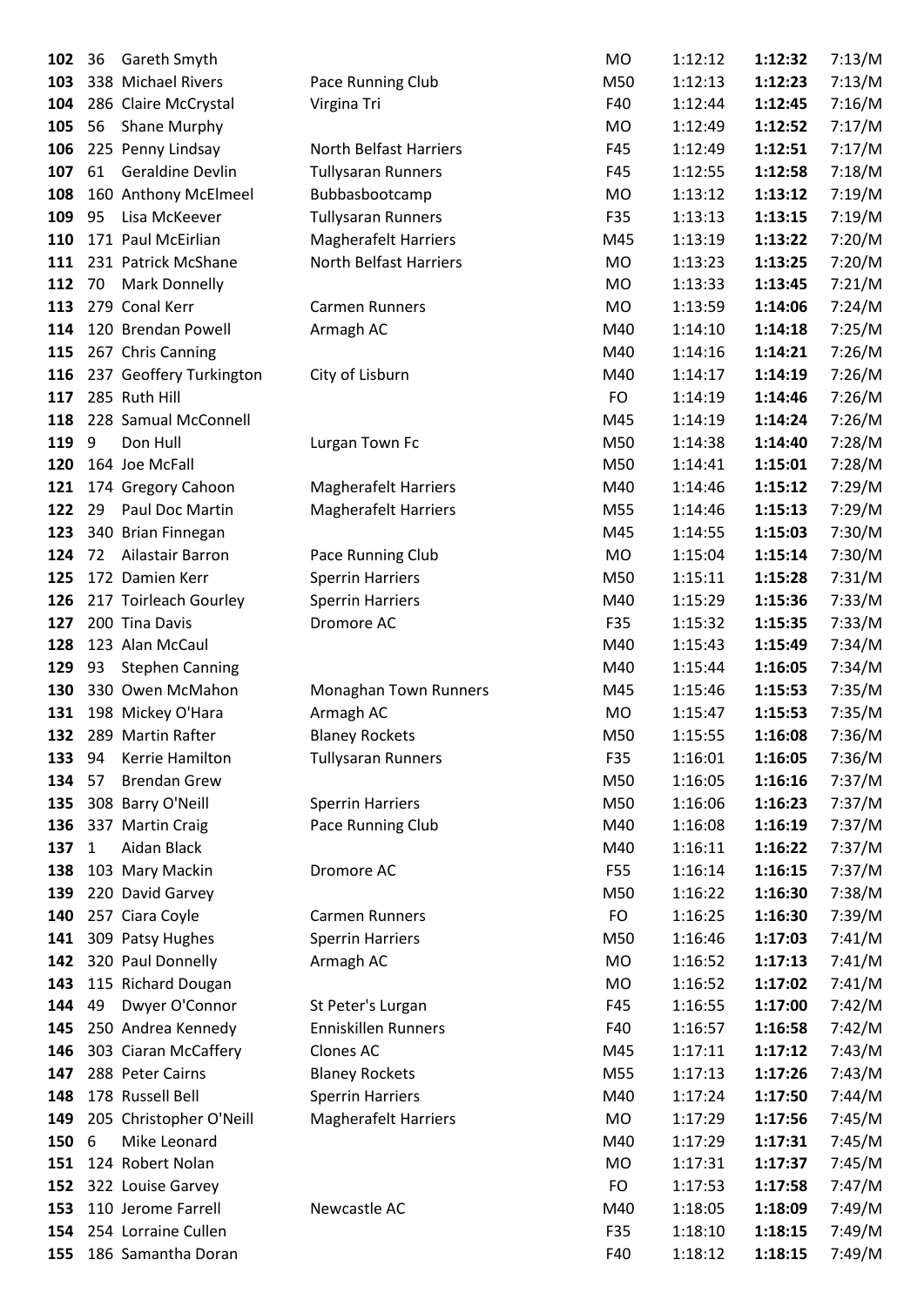| 156 |    | 291 John Grawley          |                                   | M40       | 1:18:14 | 1:18:27 | 7:49/M |
|-----|----|---------------------------|-----------------------------------|-----------|---------|---------|--------|
| 157 | 4  | Andrew Agnew              |                                   | <b>MO</b> | 1:18:22 | 1:18:34 | 7:50/M |
| 158 |    | 195 Kevin O'Donnell       |                                   | M45       | 1:18:45 | 1:19:07 | 7:53/M |
| 159 | 33 | Michael Kelly             |                                   | MO        | 1:18:53 | 1:19:03 | 7:53/M |
| 160 |    | 290 Dean Lorey            | <b>Sperrin Harriers</b>           | <b>MO</b> | 1:19:04 | 1:19:12 | 7:54/M |
| 161 |    | 343 Frank McEnaney        | Monaghan Town Runners             | M45       | 1:19:08 | 1:19:16 | 7:55/M |
| 162 |    | 106 Anthony Kelly         |                                   | MO        | 1:19:09 | 1:19:22 | 7:55/M |
| 163 |    | 311 Louise Hall           | <b>Carmen Runners</b>             | F35       | 1:19:10 | 1:19:15 | 7:55/M |
| 164 | 38 | <b>Richard Hand</b>       |                                   | M50       | 1:19:20 | 1:19:36 | 7:56/M |
| 165 |    | 287 Ciaran McArdle        | <b>Blaney Rockets</b>             | M50       | 1:19:26 | 1:19:28 | 7:57/M |
| 166 |    | 216 Claire Coyle          | <b>Sperrin Harriers</b>           | F40       | 1:19:39 | 1:19:44 | 7:58/M |
| 167 |    | 152 Gareth O'Hare         | Bubbasbootcamp                    | <b>MO</b> | 1:19:40 | 1:19:41 | 7:58/M |
| 168 |    | 256 Seamus McArdle        |                                   | M50       | 1:19:50 | 1:19:50 | 7:59/M |
| 169 | 84 | Mark O'Boyle              | South O'Hanlon                    | <b>MO</b> | 1:20:11 | 1:20:18 | 8:01/M |
| 170 |    | 331 Eugene McCrink        | <b>MC Fitness</b>                 | M40       | 1:20:19 | 1:20:33 | 8:02/M |
| 171 |    | 165 Martin Duggan         |                                   | MO        | 1:20:24 | 1:20:34 | 8:02/M |
| 172 |    | 235 Clodagh O'Neill       | Club Pulse Newry                  | <b>MO</b> | 1:20:27 | 1:20:31 | 8:03/M |
| 173 |    | 242 Anthony O'neill       | <b>Sperrin Harriers</b>           | M50       | 1:20:28 | 1:20:39 | 8:03/M |
| 174 |    | 282 Niamh McCarthey       | <b>Blaney Rockets</b>             | FO        | 1:20:29 | 1:20:33 | 8:03/M |
| 175 |    | 278 Mairead McAleer       | <b>Carmen Runners</b>             | F35       | 1:20:39 | 1:20:45 | 8:04/M |
| 176 |    | 315 Stephen Cross         |                                   | MO        | 1:20:52 | 1:20:58 | 8:05/M |
| 177 | 27 | Roddy McIvor              | <b>Sperrin Harriers</b>           | M45       | 1:20:54 | 1:21:05 | 8:05/M |
| 178 |    | 307 Anne Killen           | Trilimits                         | F35       | 1:21:10 | 1:21:21 | 8:07/M |
| 179 |    | 119 Eamon Mallon          |                                   | M50       | 1:21:14 | 1:21:20 | 8:07/M |
| 180 |    | 300 Fiona McCourt         |                                   | F35       | 1:21:18 | 1:21:22 | 8:08/M |
| 181 |    | 284 Benny McGurgan        | Armagh Pikekickers Triathlon Club | MO        | 1:21:25 | 1:21:47 | 8:09/M |
| 182 |    | 212 Kathleen Bradley      | Club Pulse Newry                  | F45       | 1:21:28 | 1:21:34 | 8:09/M |
| 183 | 69 | Joe Beattie               |                                   | MO        | 1:21:34 | 1:21:39 | 8:09/M |
| 184 |    | 244 Alfie Day             | <b>OTG Triathlon</b>              | M50       | 1:21:34 | 1:22:01 | 8:09/M |
| 185 |    | 218 Annette Hughes        | Enniskillen Runners               | F40       | 1:22:02 | 1:22:19 | 8:12/M |
| 186 | 52 | Gary McCreesh             |                                   | <b>MO</b> | 1:22:03 | 1:22:12 | 8:12/M |
| 187 | 74 | Neil Dawson               |                                   | MO        | 1:22:04 | 1:22:22 | 8:12/M |
| 188 | 16 | Paul Moore                | St Peter's Lurgan                 | M45       | 1:22:17 | 1:22:29 | 8:14/M |
| 189 |    | 188 Rebecca Hunter        | Lagan Valley                      | F35       | 1:22:20 | 1:22:30 | 8:14/M |
| 190 | 8  | George Whyte              |                                   | M50       | 1:22:35 | 1:22:51 | 8:16/M |
| 191 |    | 298 Olive Murphy          | <b>Blaney Rockets</b>             | F50       | 1:22:55 | 1:22:59 | 8:18/M |
| 192 |    | 234 Chris Doherty         | Club Pulse Newry                  | M40       | 1:23:01 | 1:23:06 | 8:18/M |
| 193 |    | 321 George Lee            | Armagh Pikekickers Triathlon Club | MO        | 1:23:09 | 1:23:30 | 8:19/M |
| 194 | 90 | Kathleen Diver            | Maghery Sean Mac Dermott's        | F35       | 1:23:16 | 1:23:21 | 8:20/M |
| 195 | 89 | Paul Higgins              | Maghery Sean Mac Dermott's        | M50       | 1:23:16 | 1:23:21 | 8:20/M |
| 196 | 47 | Norman Kernaghan          |                                   | M60       | 1:23:20 | 1:23:21 | 8:20/M |
| 197 | 11 | <b>Diarmuid Sands</b>     |                                   | MO        | 1:23:22 | 1:23:43 | 8:20/M |
| 198 |    | 325 Gloria Donaghay       | Finn Valley AC                    | F55       | 1:23:30 | 1:23:33 | 8:21/M |
| 199 |    | 271 Declan Campbell       |                                   | M40       | 1:23:39 | 1:24:14 | 8:22/M |
| 200 | 13 | John McGarvey             | North Down AC                     | <b>MO</b> | 1:23:40 | 1:23:49 | 8:22/M |
| 201 |    | 185 Mark Todd             |                                   | M40       | 1:23:45 | 1:23:51 | 8:23/M |
| 202 |    | 269 Lisa Mulholland       | St Peter's Lurgan                 | F40       | 1:23:52 | 1:23:55 | 8:23/M |
| 203 | 40 | Emma McDonald             |                                   | F35       | 1:24:02 | 1:24:19 | 8:24/M |
| 204 |    | 326 Ailish Carroll        |                                   | F45       | 1:24:15 | 1:24:20 | 8:26/M |
| 205 |    | 239 Fiona McMahon Mone    | <b>Blaney Rockets</b>             | F35       | 1:24:20 | 1:24:25 | 8:26/M |
| 206 |    | 332 Antaine O'Donnaily    |                                   | M40       | 1:24:21 | 1:24:45 | 8:26/M |
| 207 |    | 140 Kieran Quinn          |                                   | M40       | 1:24:29 | 1:24:45 | 8:27/M |
| 208 | 97 | Declan McAllister         |                                   | M45       | 1:24:38 | 1:25:14 | 8:28/M |
| 209 |    | 102 Barbara Fleming-Ovens | <b>Newry City Runners</b>         | F45       | 1:24:39 | 1:24:47 | 8:28/M |
|     |    |                           |                                   |           |         |         |        |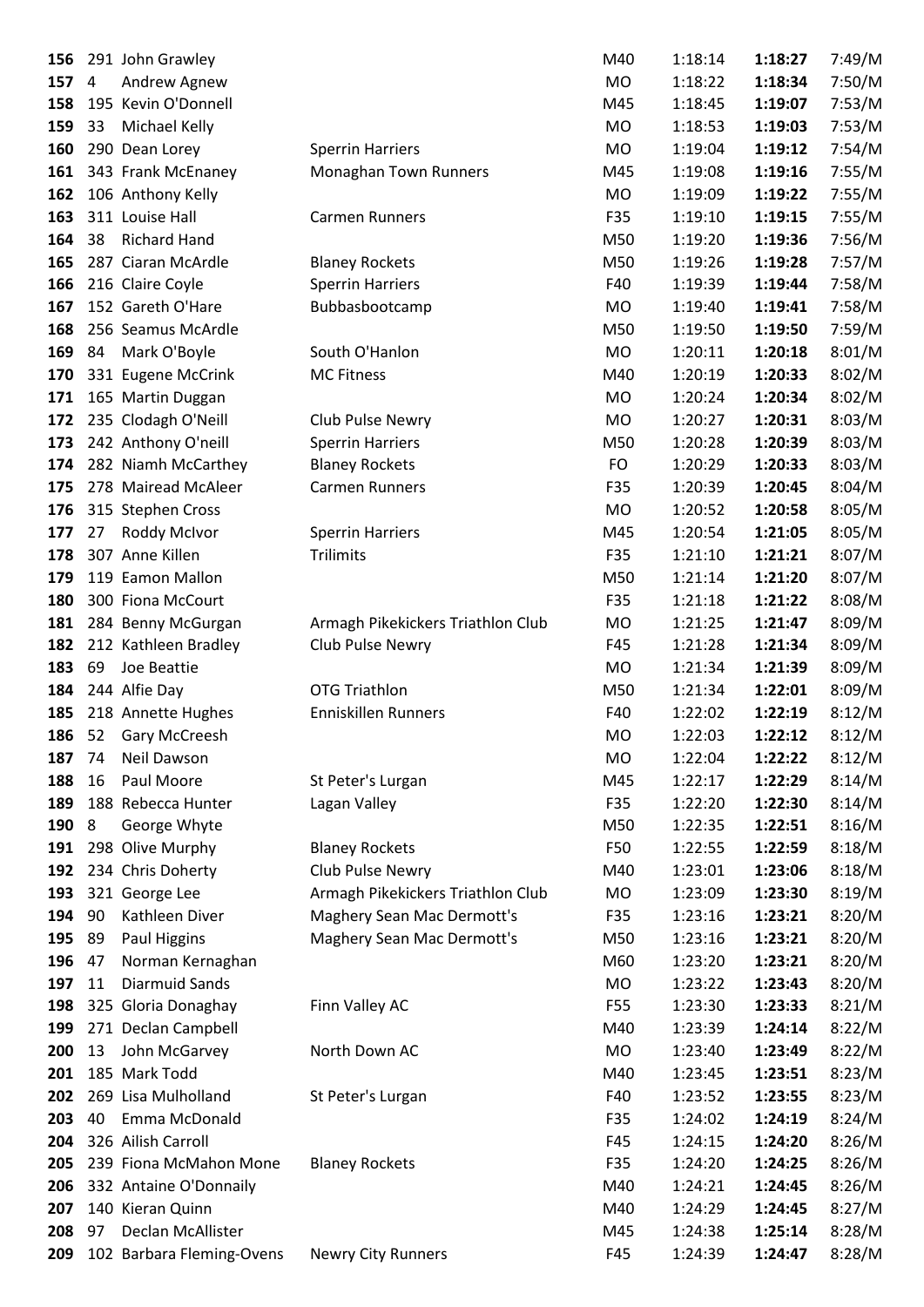| 210 |    | 210 Breige Grant          | Club Pulse Newry           | FO        | 1:24:46 | 1:24:50 | 8:29/M |
|-----|----|---------------------------|----------------------------|-----------|---------|---------|--------|
| 211 |    | 350 Tomas McCormoic       |                            | M40       | 1:24:49 | 1:25:13 | 8:29/M |
| 212 |    | 190 David McClvor         | St Peter's Lurgan          | M45       | 1:25:03 | 1:25:08 | 8:30/M |
| 213 | 41 | Gordan Anderson           |                            | MO        | 1:25:22 | 1:25:29 | 8:32/M |
| 214 | 5  | Conor O'Reilly            |                            | M40       | 1:25:25 | 1:25:49 | 8:33/M |
| 215 |    | 334 Oisin Toner           |                            | M40       | 1:25:30 | 1:25:40 | 8:33/M |
| 216 |    | 156 Tanya McCoy           | Bubbasbootcamp             | FO        | 1:25:35 | 1:25:51 | 8:34/M |
| 217 |    | 318 Mark Cullen           |                            | M40       | 1:25:38 | 1:25:59 | 8:34/M |
| 218 |    | 310 Lewis Devlin          | <b>Sperrin Harriers</b>    | M50       | 1:25:41 | 1:25:49 | 8:34/M |
| 219 |    | 297 James O'Donnell       |                            | M45       | 1:25:58 | 1:26:04 | 8:36/M |
| 220 |    | 314 Catherine McAviney    | Monaghan Town Runners      | FO        | 1:26:09 | 1:26:17 | 8:37/M |
| 221 |    | 184 Dom Dorris            |                            | M40       | 1:26:18 | 1:26:24 | 8:38/M |
| 222 |    | 264 David Downings        |                            | M50       | 1:26:19 | 1:26:26 | 8:38/M |
| 223 | 68 | <b>Alexius Mulholland</b> |                            | FO        | 1:26:19 | 1:26:27 | 8:38/M |
| 224 |    | 342 Joanne Clarke         |                            | F35       | 1:26:19 | 1:26:27 | 8:38/M |
| 225 |    | 150 Marty Rice            | Bubbasbootcamp             | M40       | 1:26:23 | 1:26:43 | 8:38/M |
| 226 |    | 114 Gary Lennon           |                            | M40       | 1:26:27 | 1:26:34 | 8:39/M |
| 227 |    | 204 Desmond Loy           |                            | MO        | 1:26:33 | 1:26:52 | 8:39/M |
| 228 |    | 317 Mariee Thompson       |                            | F35       | 1:26:38 | 1:27:01 | 8:40/M |
| 229 |    | 112 James McMullan        |                            | M45       | 1:26:38 | 1:27:02 | 8:40/M |
| 230 |    | 319 Niall Barker          |                            | M50       | 1:26:41 | 1:27:09 | 8:40/M |
| 231 |    | 266 James Campbell        | Monaghan Town Runners      | M40       | 1:27:06 | 1:27:14 | 8:43/M |
| 232 | 46 | <b>Kimberley Chivers</b>  |                            | F50       | 1:27:10 | 1:27:10 | 8:43/M |
| 233 | 37 | <b>Brenda Fields</b>      |                            | F35       | 1:27:26 | 1:27:27 | 8:45/M |
| 234 |    | 219 Louise Kelly          | <b>Sperrin Harriers</b>    | F40       | 1:27:27 | 1:27:32 | 8:45/M |
| 235 |    | 292 Feargal White         |                            | M50       | 1:27:28 | 1:27:34 | 8:45/M |
| 236 |    | 243 Pamela Thompson       |                            | FO        | 1:28:22 | 1:28:45 | 8:50/M |
| 237 |    | 233 Patrick McEvoy        |                            | MO        | 1:28:51 | 1:28:57 | 8:53/M |
| 238 | 44 | Peter Gough               |                            | MO        | 1:29:37 | 1:29:41 | 8:58/M |
| 239 | 43 | Jason Casey               |                            | <b>MO</b> | 1:29:44 | 1:29:48 | 8:58/M |
| 240 | 21 | William Baird             |                            | <b>MO</b> | 1:29:46 | 1:30:14 | 8:59/M |
| 241 |    | 209 Aidan Brewster        | Lagan Valley               | M40       | 1:30:02 | 1:30:12 | 9:00/M |
| 242 |    | 252 Tony McConville       |                            | <b>MO</b> | 1:30:11 | 1:30:28 | 9:01/M |
| 243 |    | 236 Darren Beattie        | <b>Carmen Runners</b>      | MO        | 1:30:22 | 1:30:24 | 9:02/M |
| 244 |    | 163 Ivor Barry            |                            | M45       | 1:30:24 | 1:30:56 | 9:02/M |
| 245 | 15 | David Fannin              |                            | M45       | 1:30:25 | 1:30:53 | 9:03/M |
| 246 | 58 | Orlagh McOscar            |                            | F35       | 1:30:42 | 1:30:48 | 9:04/M |
| 247 |    | 335 Colum Doran           |                            | M60       | 1:31:08 | 1:31:35 | 9:07/M |
| 248 |    | 135 Harry McCullough      | Jog Belfast                | MO        | 1:31:15 | 1:31:15 | 9:08/M |
| 249 |    | 270 Linda Reynolds        | St Peter's Lurgan          | F35       | 1:31:31 | 1:31:34 | 9:09/M |
| 250 |    | 296 Diane Murphy          | <b>Blaney Rockets</b>      | F45       | 1:31:42 | 1:31:46 | 9:10/M |
| 251 |    | 329 Niall Devlin          |                            | MO        | 1:31:49 | 1:32:16 | 9:11/M |
| 252 |    | 328 Sean Devlin           | <b>Omagh Harriers</b>      | M50       | 1:31:50 | 1:32:16 | 9:11/M |
| 253 |    | 137 Greg Maguire          | Jog Belfast                | MO        | 1:32:01 | 1:32:02 | 9:12/M |
| 254 | 23 | Andrea Linton             | <b>Sperrin Harriers</b>    | F40       | 1:32:16 | 1:32:23 | 9:14/M |
| 255 | 88 | Patsy Ann Higgins         | Maghery Sean Mac Dermott's | F45       | 1:32:16 | 1:32:31 | 9:14/M |
| 256 | 73 | Damian McCorry            |                            | M50       | 1:32:23 | 1:32:52 | 9:14/M |
| 257 |    | 113 Roisin Donnelly       |                            | F60       | 1:32:35 | 1:32:52 | 9:16/M |
| 258 |    | 312 Margaret Kerr         | <b>Carmen Runners</b>      | FO        | 1:32:43 | 1:32:57 | 9:16/M |
| 259 |    | 161 Denis Sheridan        | Monaghan Town Runners      | M40       | 1:32:44 | 1:32:53 | 9:16/M |
| 260 |    | 255 Aideen McAnespie      | <b>Carmen Runners</b>      | F35       | 1:32:45 | 1:32:59 | 9:17/M |
| 261 |    | 206 Marcella McParland    |                            | F40       | 1:32:50 | 1:33:07 | 9:17/M |
| 262 |    | 202 Brendan McElhatton    |                            | M55       | 1:32:54 | 1:33:22 | 9:17/M |
| 263 |    | 203 Claire Harris         |                            | <b>FO</b> | 1:33:16 | 1:33:25 | 9:20/M |